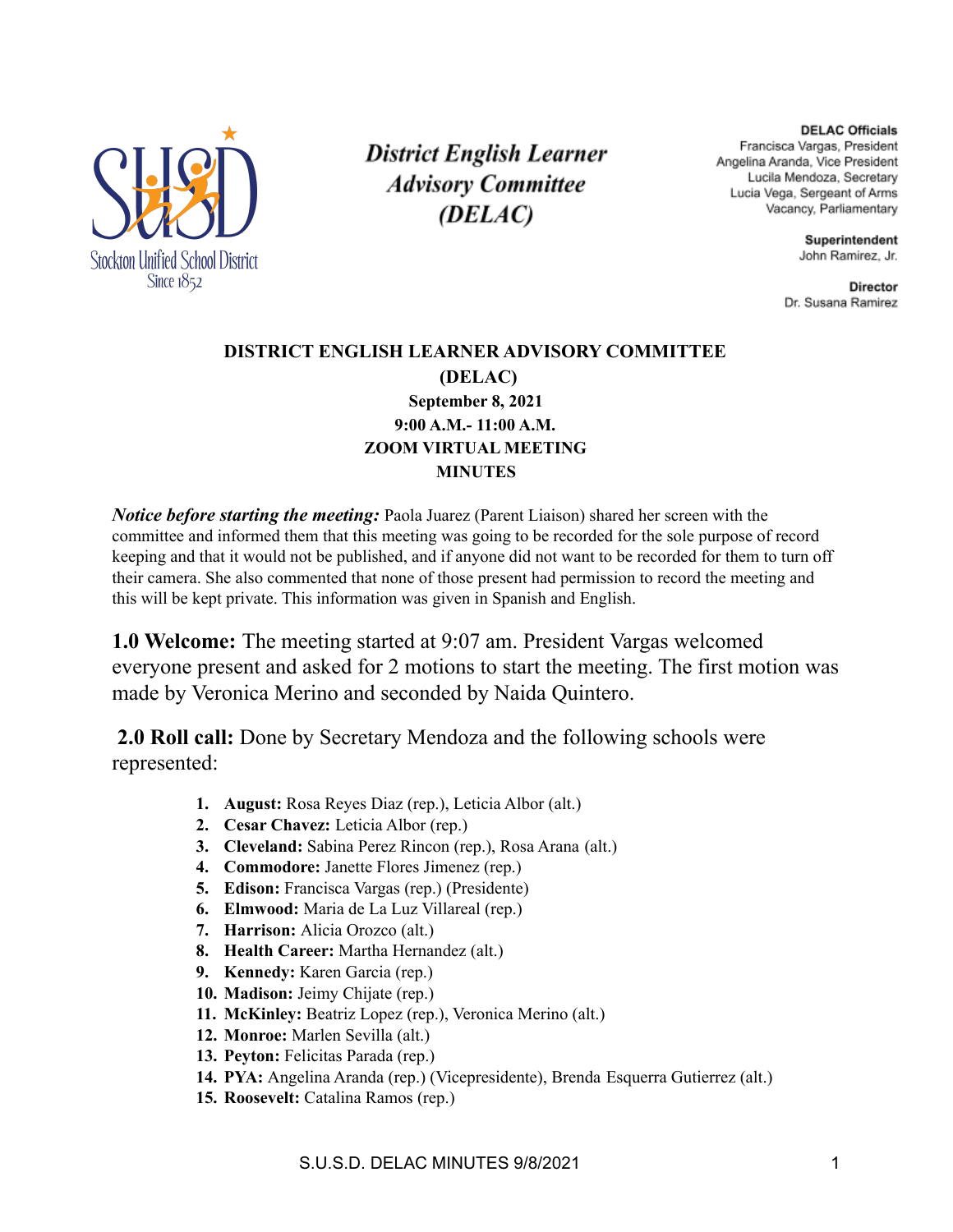- **16. SECA:** Mayela Villalpando
- **17. Spanos:** Naida Quintero Herrera (alt.)
- **18. Taft:** Blanca Balderas (rep.), Lucia Vega (Sargento en Armas)
- **19. Washington:** Maria Cardenas (alt.)
- **20. Weber:** Lucila Mendoza (rep.) (Secretaria), Adela Castro (alt.)
- **21. Wilson:** Adela Roldan (rep.), Lorena Orosco (alt.)

In this virtual meeting 21 schools were represented and 27 official members were present, also department personnel, Maria Lazaro, Instructional Specialist, Carmen López Lozano, Interpreter, Paola Juarez, Parent Liaison, Olivia Fernandez, Administrative Assistant and Dr. Susana Ramirez, Director of the Language Development Office. Also in attendance were the following school district members: Alicia Rico, Area 3 District Board Member, John Ramirez, Jr., Superintendent, Lilian Guerra, Assistant Principal of King School, Rosalia Razo, Roosevelt School Parent Liaison , Cindy Martel, Monroe School Community Assistant and 3 guests for a total of 40 people in attendance.

### **3.0 Changes to the agenda:** No changes were made.

**4.0 Read and approval of minutes:** Maria Villareal made the first motion and Rosa Arana seconded it to approve the minutes from May 5, 2021. Ms. Merino asked for clarification on 5.2 where it says "no matter how I look" Secretary Mendoza clarified that was how the presenter expressed herself and refers to the English test that is given to the student regardless of the student's physical appearance and also asked for clarification in 6.1 Goal  $# 3$  where it says "interpretation" and suggested if "interpreters" could be used, Secretary Mendoza clarified that was the vocabulary used by the presenter. Interpreter Carmen Lopez Lozano gave the suggestion of using quotes or quotation marks to show the exact words of the presenter. President Vargas thanked everyone for their input on the minutes and asked if everyone was in favor of approving the minutes. Motion approved.

### **5.0 Old Business:**

**5.1 EL needs assessment survey results.** President Vargas thanked the parents for participating and gave the following summary of the data:

- 537 parents completed the survey
- Schools with the most participation
	- McKinley-59
	- Roosevelt-50
	- Henry-37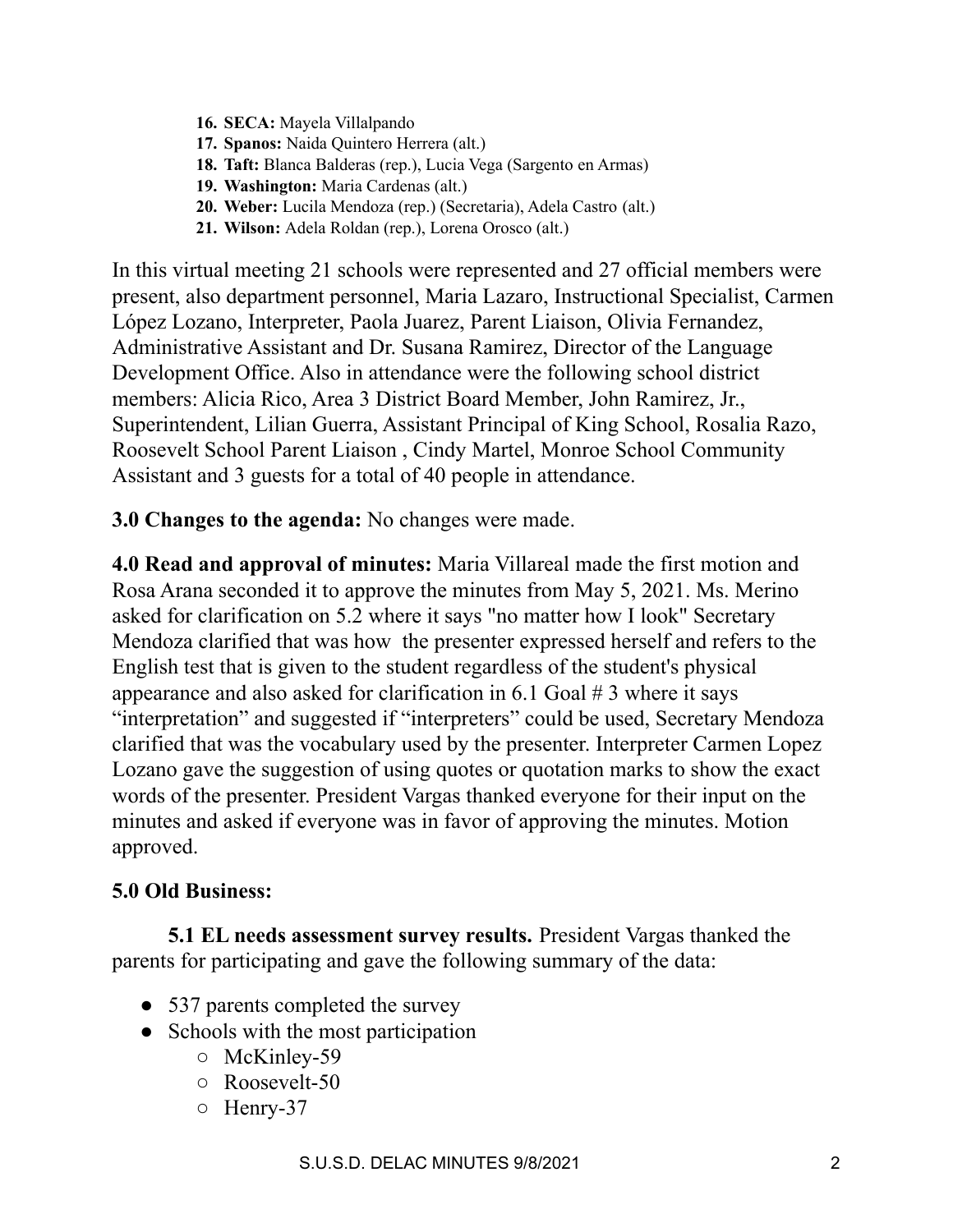- Over 85% of parents who took survey were mothers
- Most asked for workshops
	- Help with homework
	- ESL classes
- All results in more detail can be found on the district DELAC website

Dr. Ramirez commented that all DELAC meeting documents can be found on the website and if you have any questions please contact Paola Juarez.

**5.2 DELAC presentation to the Board of Trustees.** President Vargas and Vice President Aranda gave the following summary:

- DELAC presented on June 8, 2021 for the first time to the board of trustees
- DELAC will make two presentations per year to the board of directors
	- Fall: plans and projects for the school year
	- Spring: achievements and what happened the school year
- DELAC is committed to providing support to ELAC representatives from schools
- DELAC is committed to bringing requests from ELAC parent representatives and English Learners to the board of trustees

# **6.0 New Business:**

**6.1 Goals, Objectives and Purposes of DELAC 2021-2022.** President Vargas shared the following points:

- **DELAC Vision:** Create a connection between the district and DELAC in order to accomplish the following: Advocate and act with equity to create opportunities for English learners to be successful and also create different opportunities for parents to build leadership skills.
- **Goal #1 Students:** Increase opportunities for English learners to participate in after school and summer school programs for our students to complete their learning.
- **Goal #2 Parents:** Increase the number of workshops and informational conferences to provide parents with the necessary tools to advocate for the reclassification of their students.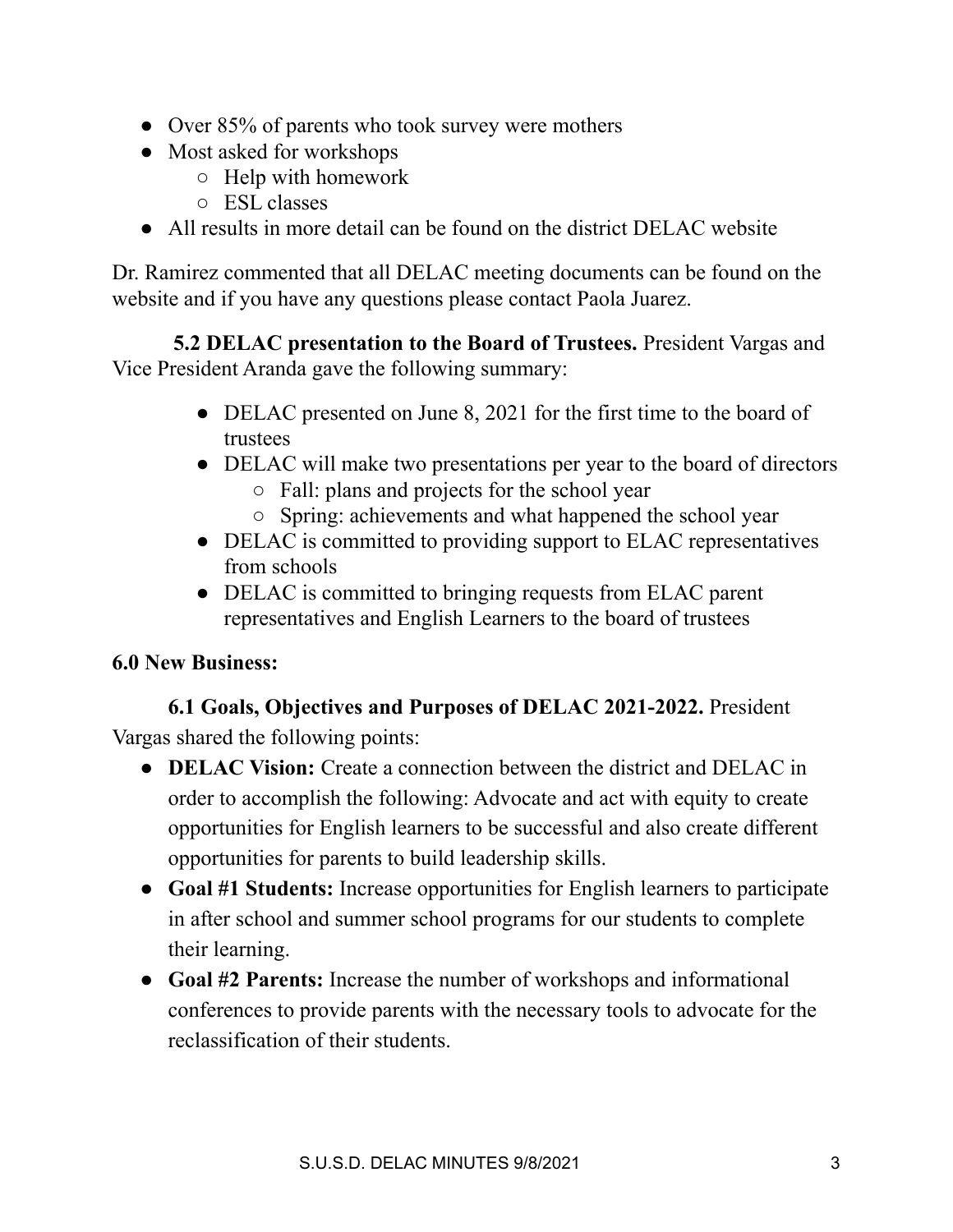**6.2 Review and comment on the written notifications required to be sent to parents and guardians.** Dr. Ramirez shared the following points:

- Reviewing these 2 letters is one of the state's 7 DELAC requirements
	- **Initial Parent Notification Letter:** This letter is sent within the first 30 days of the beginning of the school year. The purpose of this letter is to inform parents of their child's identification as an English learner upon entering a California school for the first time. The letter will include whether or not the student met the proficiency criteria for the ELPAC Initial Assessment and the school's contact information. This letter is sent only once.
	- **Annual Parent Notification Letter:** This letter is sent within the first 30 days of the beginning of the school year. The purpose of this letter is to inform parents of their child's continued identification as an English learner in a California school. It also includes ELPAC test results, available programs, what is needed for students with disabilities, and individualized education program (IEP) goals, and the right of parents to decline the district's language acquisition program. You will be receiving this letter each year until your student is reclassified.

# **6.3 Review and comment on the school district reclassification**

**procedure.** Maria Lazaro, Instructional Specialist shared the reclassification requirements:

- **Criteria 1:** Assessment of English language proficiency (ELP).
- **Criteria 2:** Teacher evaluation.
- **Criteria 3:** Parent opinion and consultation.
- **Criteria 4:** Comparison of student performance in basic skills.

The 4 state reclassification criteria have not changed. ELPAC Overall Performance Level (PL) 4 has been established as the statewide standardized ELP criterion (1).

This year there will be 4 reclassification opportunities for K-8 students:

● **1st Opportunity:** Using the i-Ready results from last spring (2021).